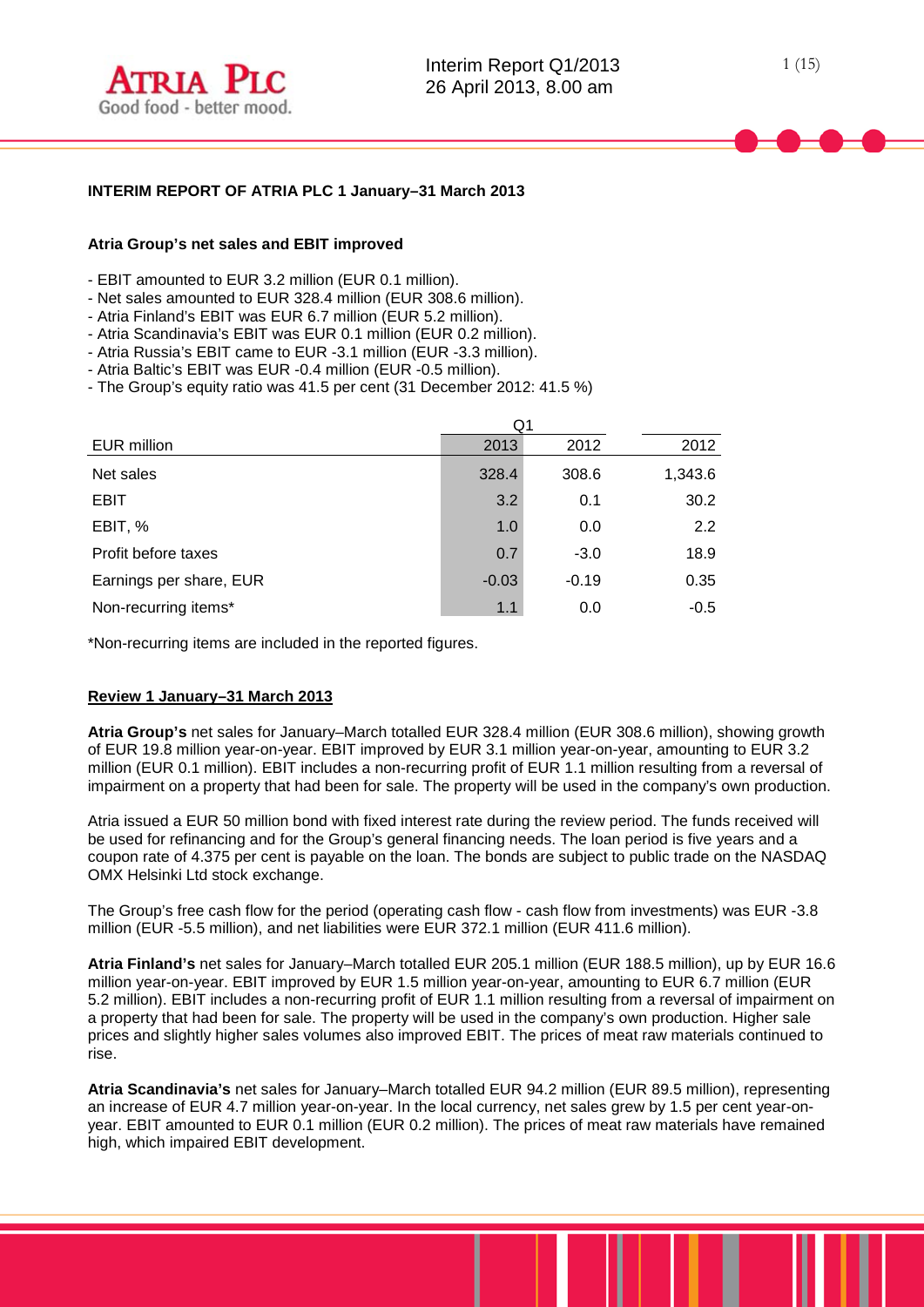

**Atria Russia's** net sales for January–March amounted to EUR 27.4 million (EUR 28.3 million). In the local currency, net sales decreased by 1.0 per cent year-on-year. EBIT was EUR -3.1 million (EUR -3.3 million). The result for industrial operations improved, and efficiency improvement measures showed results. The weakening of primary production profitability, which started in the latter part of last year, continued to impair performance at the beginning of the year.

**Atria Baltic's** net sales for January–March totalled EUR 7.2 million (EUR 7.9 million), representing a fall of EUR 0.7 million year-on-year. EBIT was EUR -0.4 million (EUR -0.5 million), an improvement of EUR 0.1 million year-on-year.

| <b>Key indicators</b>              |         |         |          |
|------------------------------------|---------|---------|----------|
| <b>EUR million</b>                 | 31.3.13 | 31.3.12 | 31.12.12 |
|                                    |         |         |          |
| Shareholders' equity per share EUR | 15.24   | 14.94   | 15.15    |
| Interest-bearing liabilities       | 379.7   | 420.0   | 370.5    |
| Equity ratio, %                    | 41.5    | 40.1    | 41.5     |
| Gearing, %                         | 87.4    | 98.8    | 85.9     |
| Net gearing, %                     | 85.7    | 96.8    | 84.3     |
| Gross investments in fixed assets  | 8.8     | 11.0    | 56.2     |
| % of net sales                     | 2.7     | 3.6     | 4.2      |
| Average FTE                        | 4.670   | 4.991   | 4,898    |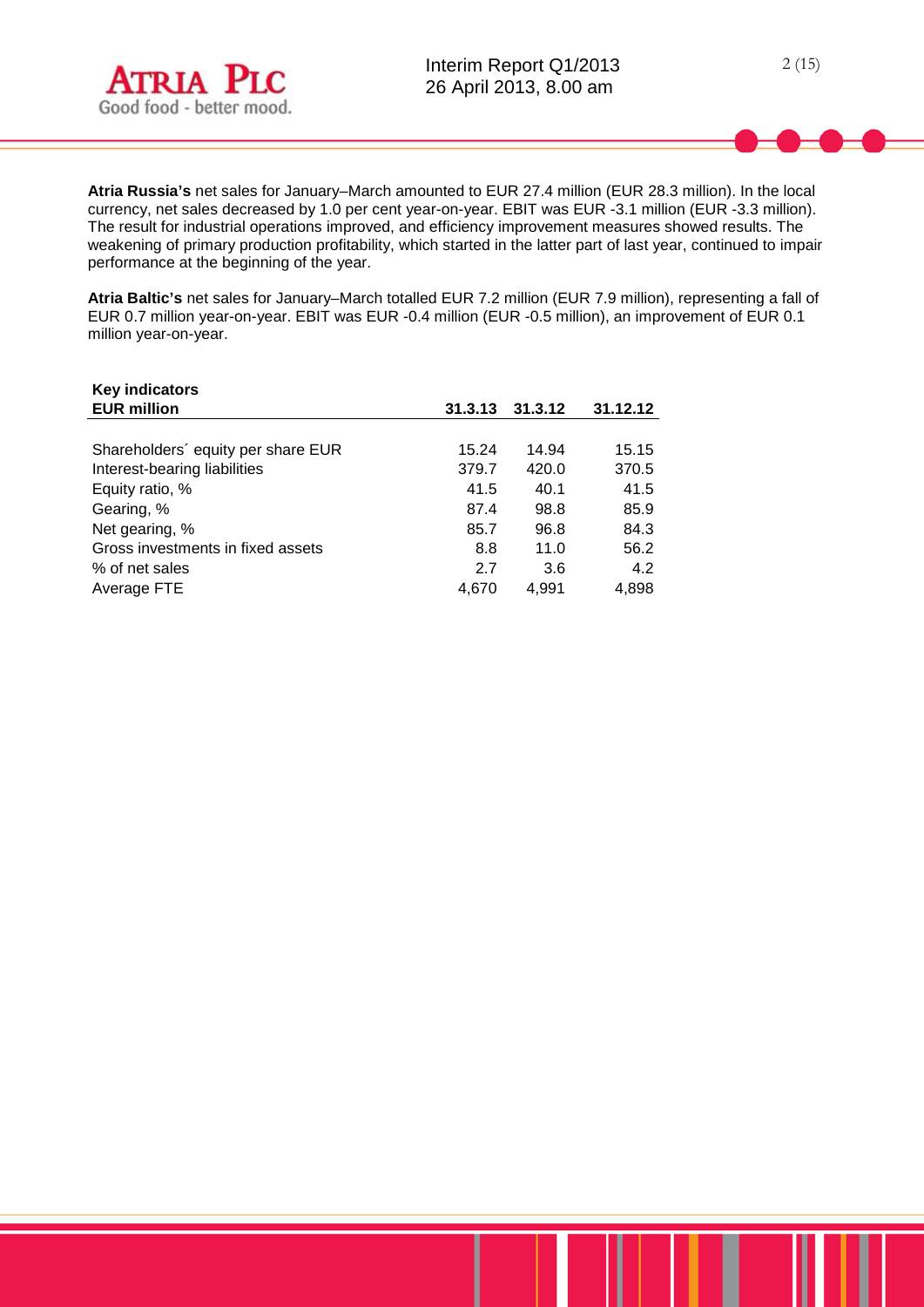## **Atria Finland 1 January – 31 March 2013**

|                      | Q1    |       |        |  |
|----------------------|-------|-------|--------|--|
| EUR million          | 2013  | 2012  | 2012   |  |
| Net sales            | 205.1 | 188.5 | 819.5  |  |
| <b>EBIT</b>          | 6.7   | 5.2   | 36.5   |  |
| EBIT, %              | 3.3   | 2.8   | 4.5    |  |
| Non-recurring items* | 1.1   | 0.0   | $-0.5$ |  |

\*Non-recurring items are included in the reported figures.

**Atria Finland's** net sales for January–March totalled EUR 205.1 million (EUR 188.5 million), up by EUR 16.6 million year-on-year. EBIT improved by EUR 1.5 million year-on-year, amounting to EUR 6.7 million (EUR 5.2 million). EBIT includes a non-recurring profit of EUR 1.1 million resulting from a reversal of impairment on a property that had been for sale. The property will be used in the company's own production. Higher sale prices and slightly higher sales volumes also improved EBIT. The prices of meat raw materials continued to rise.

According to Atria's own estimate, its total market share in the retail trade was approximately 25 per cent, which is at the same level as in the previous year. Atria succeeded particularly well in the cooking sausages, poultry and convenience food product groups, where it strengthened its market position in terms of its share of total market share (measured in value). Sales of cold cuts also increased compared to the previous year.

All meat used as raw material for Atria products is domestically sourced. Domestic raw material prices were higher than in the same period of the previous year.

The refurbishment of the chicken hatchery is progressing on schedule. The hatchery will be completed in spring 2013. Part of its additional capacity is already in use.

Atria Finland launched a programme to improve the productivity of convenience food production during the review period. Employer-employee negotiations concerning the reorganisation plans were completed after the review period on 22 April 2013. The company decided to concentrate production of convenience food from Karkkila to the Nurmo plant. The programme is expected to generate annual cost savings of EUR 1 million. All employees affected by the negotiations have been offered jobs at Atria's other production plants.

The projects in the Atria's Handprint programme are progressing according to plan. In 2013, the programme will focus on increasing production transparency and traceability. After launching traceable chicken products a year ago, Atria will launch traceable beef products in April and traceable pork products in May. Effective campaigning will be used in conjunction with both launches.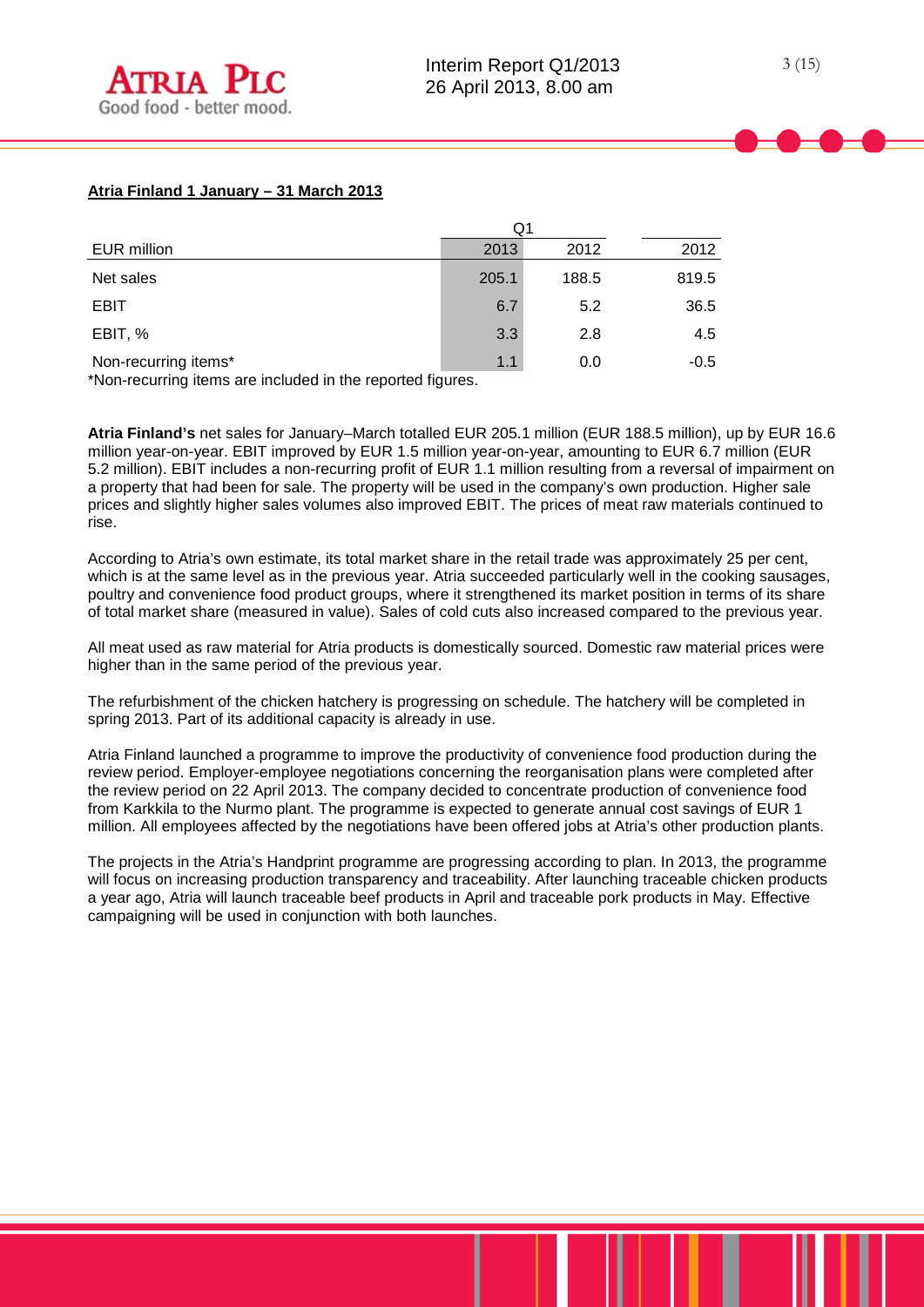# **Atria Scandinavia 1 January – 31 March 2013**

|                      | Q1   |      |       |
|----------------------|------|------|-------|
| EUR million          | 2013 | 2012 | 2012  |
| Net sales            | 94.2 | 89.5 | 387.8 |
| <b>EBIT</b>          | 0.1  | 0.2  | 8.2   |
| EBIT, %              | 0.1  | 0.2  | 2.1   |
| Non-recurring items* | 0.0  | 0.0  | 0.0   |

\*Non-recurring items are included in the reported figures.

**Atria Scandinavia's** net sales for January–March totalled EUR 94.2 million (EUR 89.5 million), representing an increase of EUR 4.7 million year-on-year. In the local currency, net sales grew by 1.5 per cent year-onyear. EBIT amounted to EUR 0.1 million (EUR 0.2 million). The prices of meat raw materials have remained high, which impaired EBIT development.

In cold cuts and sausages, sales of Atria's own labels grew steadily. In particular, the 3-Stjernet cold cuts manufactured in Denmark strengthened their market share (source: AC Nielsen).

The expansion of the Sibylla fast food concept has progressed according to plan. At the moment, there are a total of 3,200 Sibylla sales outlets in Europe and Russia.

The programme launched a year ago to improve the profitability of Atria Scandinavia's production of meat products was completed at the end of 2012. The manufacture of ham products and the slicing of cold cuts were transferred from the Halmstad plant to the Malmö plant and the Halmstad plant was closed down. Annual savings of approximately EUR 1.5 million began to materialise in full at the beginning of 2013.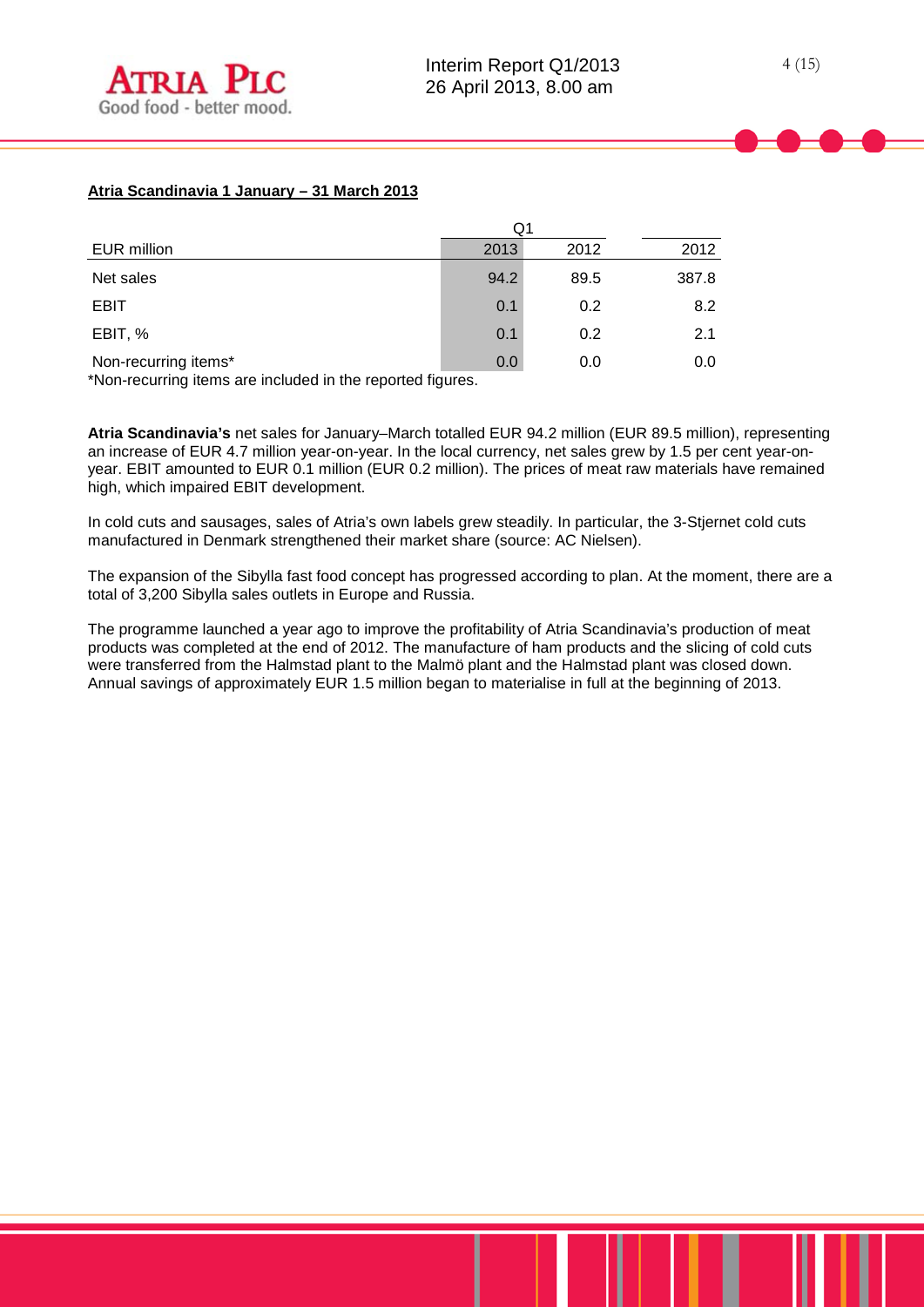# **Atria Russia 1 January – 31 March 2013**

| EUR million                                | 2013    | 2012    | 2012   |
|--------------------------------------------|---------|---------|--------|
| Net sales                                  | 27.4    | 28.3    | 126.3  |
| <b>EBIT</b>                                | $-3.1$  | $-3.3$  | -8.6   |
| EBIT, %                                    | $-11.4$ | $-11.8$ | $-6.8$ |
| Non-recurring items*<br>.<br>$\cdots$<br>. | 0.0     | 0.0     | 0.0    |

\*Non-recurring items are included in the reported figures.

**Atria Russia's** net sales for January–March amounted to EUR 27.4 million (EUR 28.3 million). In the local currency, net sales decreased by 1.0 per cent year-on-year. EBIT was EUR -3.1 million (EUR -3.3 million). The result for industrial operations improved, and efficiency improvement measures showed results. The weakening of primary production profitability, which started in the latter part of last year, continued to impair performance at the beginning of the year. The price of live pigs has decreased by about 30 per cent during the last two quarters.

Atria estimates that market shares have remained stable in St Petersburg, where Atria is the market leader in the product groups it represents.

Efficiency projects are being implemented continuously at the Sinyavino and Gorelovo plants.

|                                                                                    | Q1     |        |        |  |  |
|------------------------------------------------------------------------------------|--------|--------|--------|--|--|
| EUR million                                                                        | 2013   | 2012   | 2012   |  |  |
| Net sales                                                                          | 7.2    | 7.9    | 34.2   |  |  |
| EBIT                                                                               | $-0.4$ | $-0.5$ | $-1.5$ |  |  |
| EBIT, %                                                                            | $-4.9$ | $-6.7$ | $-4.4$ |  |  |
| Non-recurring items*<br>* Non requiring items are included in the reported figures | 0.0    | 0.0    | 0.0    |  |  |

## **Atria Baltic 1 January – 31 March 2013**

Non-recurring items are included in the reported figures.

**Atria Baltic's** net sales for January–March totalled EUR 7.2 million (EUR 7.9 million), representing a fall of EUR 0.7 million year-on-year. EBIT was EUR -0.4 million (EUR -0.5 million), an improvement of EUR 0.1 million year-on-year.

The decrease in net sales was caused by lower sales of primary production and by the discontinuation of exports to Russia. The Tartu logistics centre was closed down and transferred to the Valga plant.

## **Financing, cash flow, investments and equity ratio**

In March, Atria Plc issued a EUR 50 million bond with fixed interest rate and a loan period of five years. The bond is listed on the NASDAQ OMX Helsinki stock exchange. The funds received will be used to refinance a EUR 40 million bond maturing on 10 July 2013 as well as for the Group's general financing needs.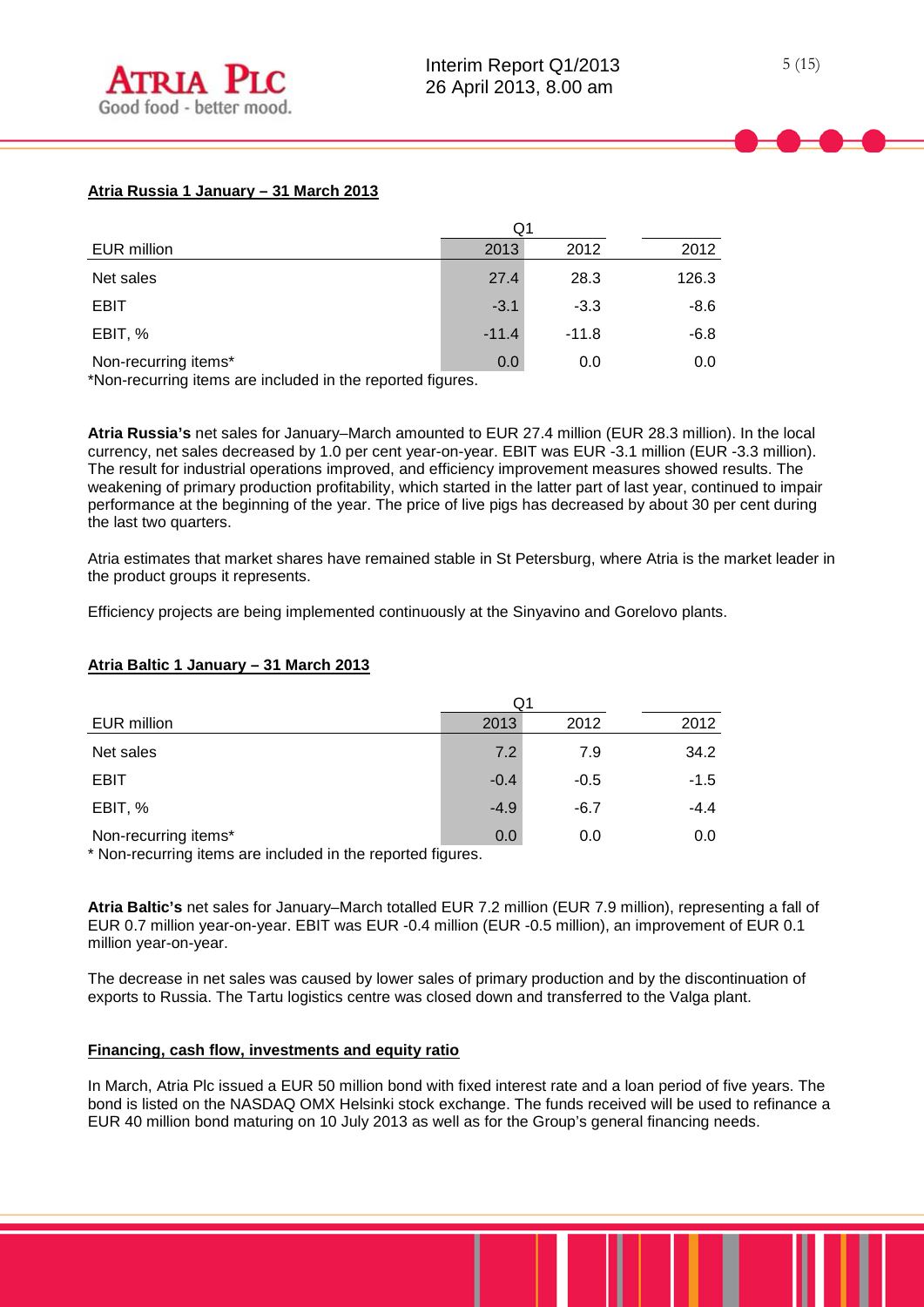

On 31 March 2013, the amount of the Group's undrawn committed credit facilities stood at EUR 178.9 million (31 December 2012: EUR 153 million). The average maturity of loans and committed credit facilities at the end of the review period was 2 years 11 months (31 December 2012: 2 years 10 months).

During the review period, the Group's free cash flow (operating cash flow - cash flow from investments) was EUR -3.8 million (EUR -5.5 million). Interest-bearing net liabilities amounted to EUR 372.1 million (EUR 411.6 million). The Group's investments during the period totalled EUR 8.8 million (EUR 11.0 million). The equity ratio was 41.5 per cent (31 December 2012: 41.5 %).

## **Events after the review period**

Employer-employee negotiations concerning the organisation of Atria Finland convenience food production were completed after the review period on 22 April 2013. The company decided to concentrate production of convenience food from Karkkila to the Nurmo plant. The programme is expected to generate annual cost savings of EUR 1 million, which begins to materialise in full at the beginning 2014. All employees affected by the negotiations have been offered jobs at Atria's other production plants.

## **Personnel**

The Group had an average of 4.670 employees (4.991) during the review period. Personnel by business area

| Atria Finland     | 2.007 (1.958)     |
|-------------------|-------------------|
| Atria Scandinavia | $1.054$ $(1.140)$ |
| Atria Russia      | $1.288$ $(1.544)$ |
| Atria Baltic      | 321 (349)         |
|                   |                   |

## **Atria Plc's administration**

The composition of Atria Plc's Board of Directors is as follows: Seppo Paavola as chairman; Timo Komulainen as deputy chairman; and Tuomo Heikkilä, Esa Kaarto, Maisa Romanainen, Harri Sivula and Kjell-Göran Paxal as members.

The Nomination Committee of Atria Plc's shareholders proposes to the General Meeting that the remuneration of the members of the Board of Directors be kept at the same level as in 2012. Remuneration and compensation for meeting expenses were as follows:

- meeting compensation EUR 300/meeting

- compensation for loss of working time EUR 300 for meeting and proceeding dates
- fee of the chairman of the Board of Directors EUR 4,400/month
- fee of the deputy chairman EUR 2,200/month
- fee of a member of the Board of Directors EUR 1,700/month
- travel allowance according to the State's Travelling Regulations (train travel in VR Extra Class).

The Nomination Committee further proposes to the General Meeting that three members be elected to the Board of Directors to replace two members who have served a full term (Komulainen and Romanainen) and a resigning member (Heikkilä). The Nomination Committee proposes that Maisa Romanainen and Timo Komulainen, who are due to resign, be re-elected to the Board of Directors. The Nomination Committee further proposes that Jyrki Rantsi be elected as a new member.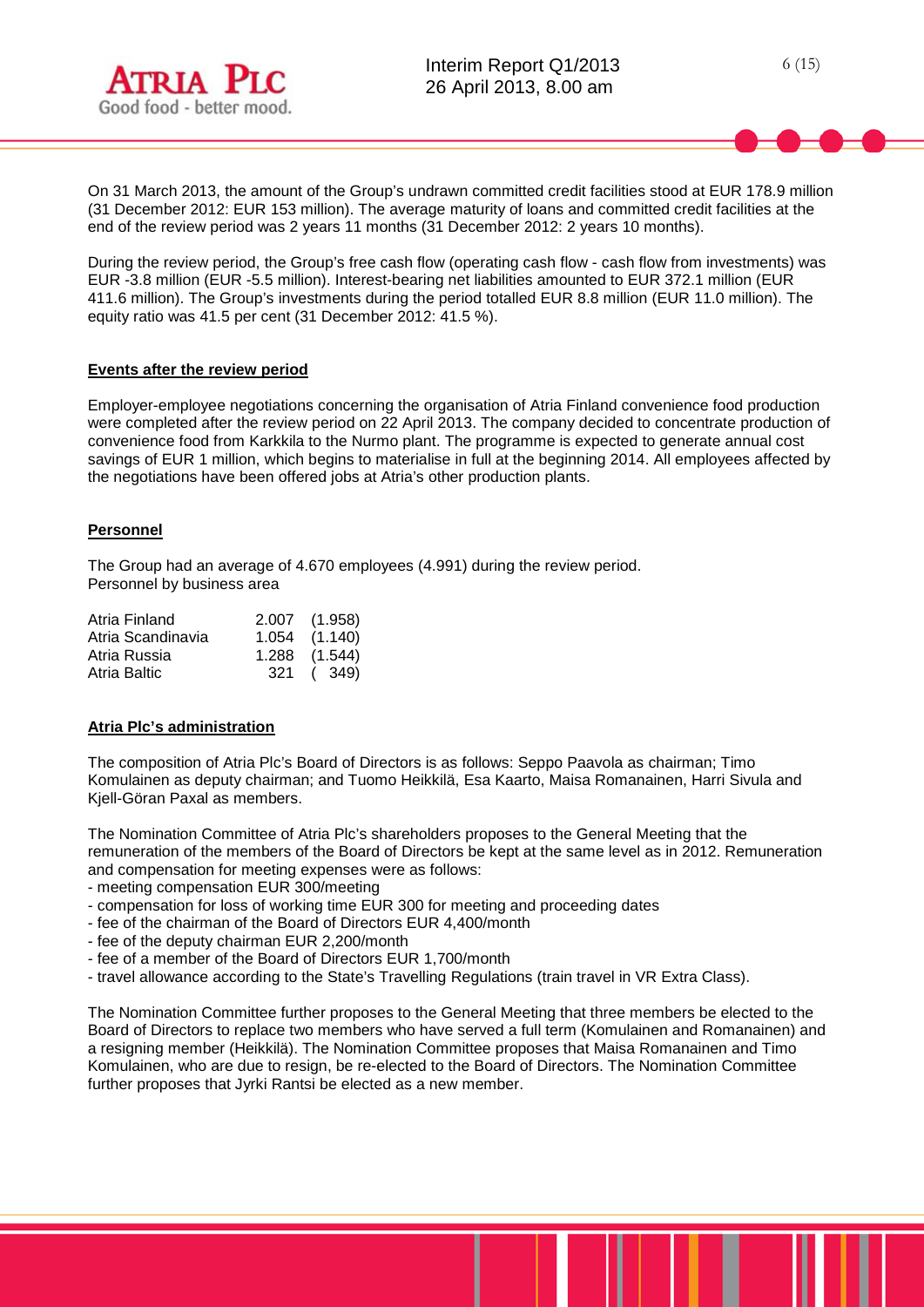

#### **Short-term business risks**

No significant changes have occurred in Atria Group's short-term business risks compared to the risks described in the financial statements for 2012.

## **Outlook for the future**

The Group's EBIT was EUR 30.2 million in 2012. In 2013, it is expected to be higher. Some growth in net sales is expected for 2013.

## **Dividend distribution proposal**

The Board of Directors proposes that a dividend of EUR 0.22 be paid for each share for the financial year 2012.

#### **Valid authorisations, authorisations to grant special rights and acquisition of treasury shares**

The General Meeting 2012 authorised the Board of Directors to decide on the acquisition of a maximum of 2,800,000 of the company's own Series A shares, in one or several tranches, with funds belonging to the company's unrestricted equity, subject to the provisions of the Limited Liability Companies Act regarding the maximum number of treasury shares to be held by a company. The company's own Series A shares may be acquired for use as consideration in any acquisitions or other arrangements relating to the company's business, to finance investments as part of the company's incentive scheme, to develop the company's capital structure, to be otherwise further transferred, to be retained by the company or to be cancelled.

The shares shall be acquired in a proportion other than that of the shareholders' current shareholdings in the company in public trading arranged by NASDAQ OMX Helsinki Ltd at the trading market price at the moment of acquisition. The shares will be acquired and paid for in accordance with the rules of NASDAQ OMX Helsinki Ltd and Euroclear Finland Oy. The Board of Directors is authorised to decide on the acquisition of treasury shares in all other respects.

The authorisation shall supersede the authorisation granted by the Annual General Meeting on 29 April 2011 to the Board of Directors to decide on the acquisition of the company's own shares and be valid until the closing of the next Annual General Meeting or until 30 June 2013, whichever is first.

The General Meeting authorised the Board of Directors to decide on an issue, in one or several tranches, of a maximum of 12,800,000 new Series A shares or on an issue of any Series A shares held by the company through a share issue and/or by granting option rights or other special rights entitling holders to shares as referred to in Chapter 10, section 1 of the Limited Liability Companies Act. The authorisation may be exercised to finance or execute any acquisitions or other arrangements or investments related to the company's business, to implement the company's incentive plan or for other purposes subject to the Board's decision.

The Board is also authorised to decide on all terms and conditions of the share issue and of the granting of special rights as referred to in Chapter 10, section 1 of the Limited Liability Companies Act. Therefore, the authorisation also includes the right to issue shares in a proportion other than that of the shareholders' current shareholdings in the company under the conditions provided by law, the right to issue shares against payment or without charge and the right to decide on a share issue without payment to the company itself, subject to the provisions of the Limited Liabilities Companies Act on the maximum number of treasury shares.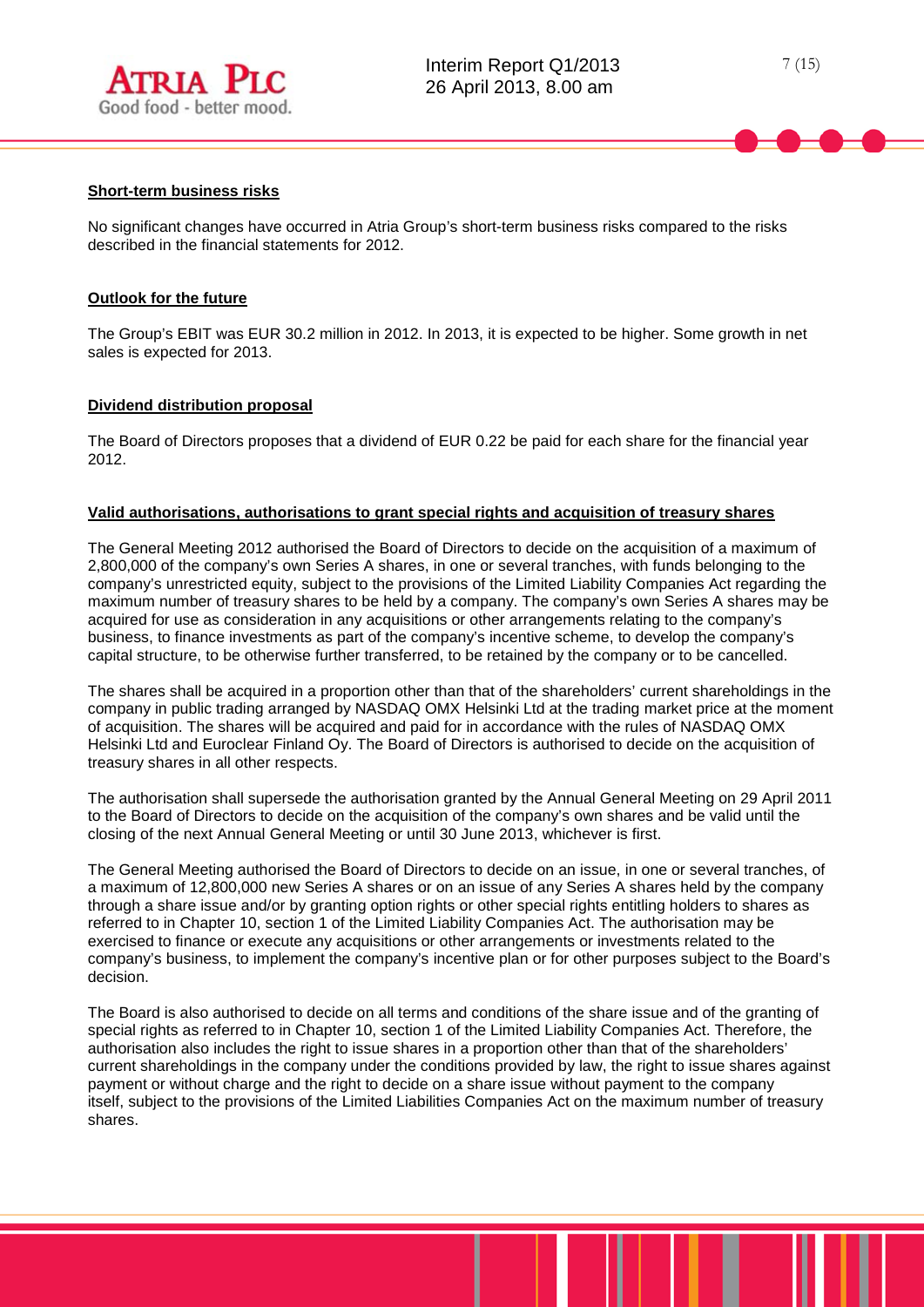



The authorisation shall supersede the share issue authorisation granted by the Annual General Meeting on 29 April 2011 to the Board of Directors and be valid until the closing of the next Annual General Meeting or until 30 June 2013, whichever is first.

## **Accounting principles**

This interim report has been prepared in accordance with the IAS 34 Interim Financial Reporting standard. Atria has applied the same principles in preparing this interim report as in preparing the 2012 annual financial statements. However, as of 1 January 2013, the Group uses new or revised standards and IFRIC interpretations published by the IASB, included in the accounting principles of the annual financial statements 2012. These new or revised standards or interpretations did not have any impact on the figures presented for the review period.

The principles and formulas for the calculation of key indicators have not changed, and they are presented in the 2012 annual financial statements. The figures given in this release are rounded off to millions of euros, so the combined total of individual figures may differ from the total sum presented.

The figures presented in this interim report are unaudited.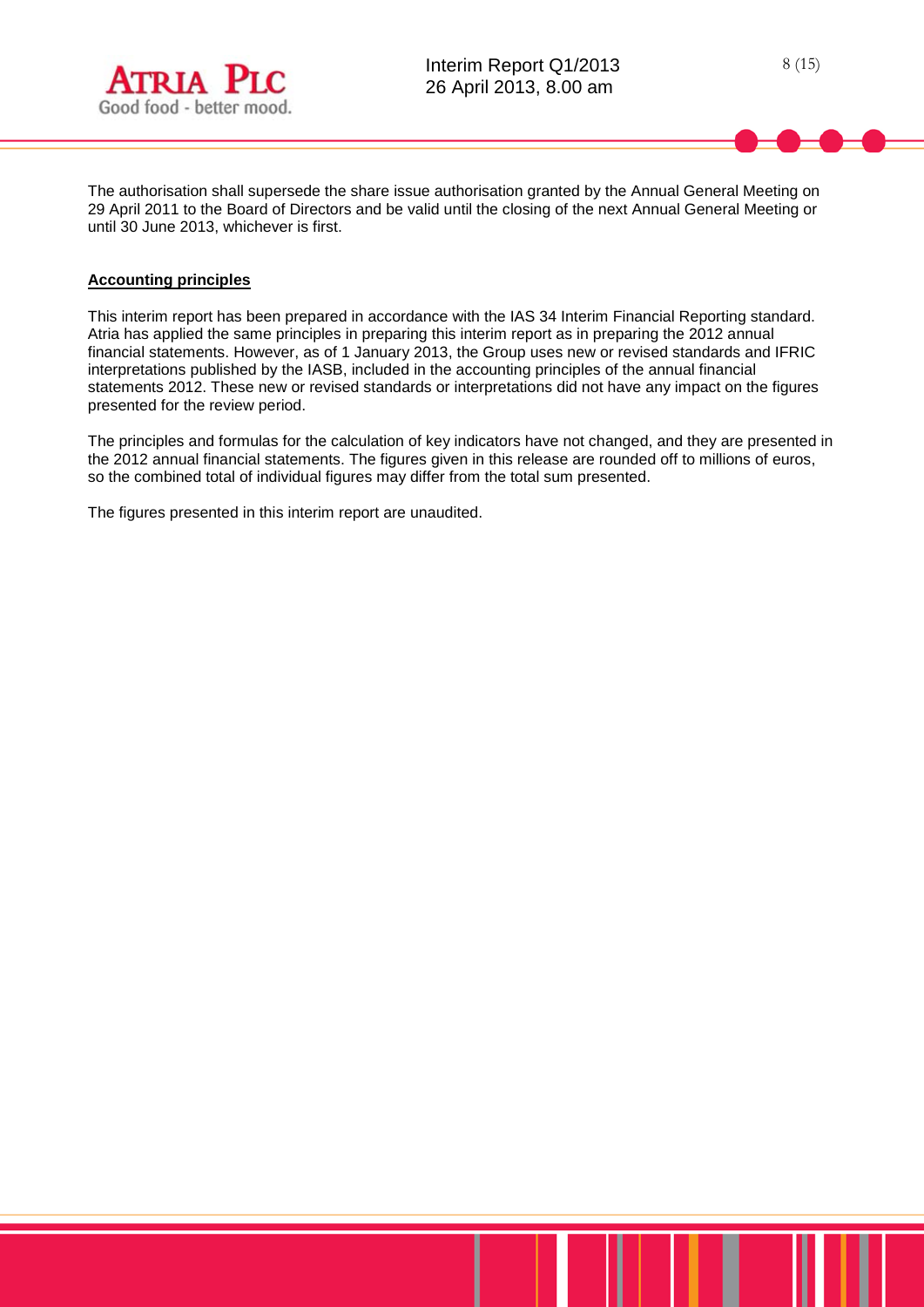# **ATRIA GROUP**

# **CONSOLIDATED INCOME STATEMENT**

| <b>EUR million</b>                        | $1 - 3/13$ | $1 - 3/12$ | $1 - 12/12$ |
|-------------------------------------------|------------|------------|-------------|
| <b>Net sales</b>                          | 328.4      | 308.6      | 1.343.6     |
| Cost of goods sold                        | $-291.8$   | $-275.3$   | $-1.172.5$  |
| <b>Gross profit</b>                       | 36.6       | 33.2       | 171.1       |
| Sales and marketing costs                 | $-23.8$    | $-22.3$    | $-95.9$     |
| Administration costs                      | $-10.9$    | $-11.0$    | $-44.2$     |
| Other operating income                    | 1.6        | 0.5        | 3.8         |
| Other operating expenses                  | $-0.3$     | $-0.4$     | $-4.6$      |
| <b>EBIT</b>                               | 3.2        | 0.1        | 30.2        |
| Finance income and costs                  | $-3.5$     | $-3.5$     | $-14.7$     |
| Income from joint-ventures and associates | 1.0        | 0.4        | 3.4         |
| <b>Profit before tax</b>                  | 0.7        | $-3.0$     | 18.9        |
|                                           |            |            |             |
| Income taxes                              | $-1.6$     | $-2.3$     | $-8.8$      |
| Profit for the period                     | $-0.9$     | $-5.3$     | 10.1        |
| Profit attributable to:                   |            |            |             |
| Owners of the parent                      | $-1.0$     | $-5.3$     | 9.8         |
| Non-controlling interests                 | 0.1        | 0.0        | 0.2         |
| Total                                     | $-0.9$     | $-5.3$     | 10.1        |
| Basic earnings/share, EUR                 | $-0.03$    | $-0.19$    | 0.35        |
| Diluted earnings/share, EUR               | $-0.03$    | $-0.19$    | 0.35        |

# **CONSOLIDATED STATEMENT OF COMPREHENSIVE INCOME**

| <b>EUR million</b>                                    | $1 - 3/13$ | $1 - 3/12$ | $1 - 12/12$ |
|-------------------------------------------------------|------------|------------|-------------|
| Profit for the period                                 | $-0.9$     | $-5.3$     | 10.1        |
| Other comprehensive income after tax:                 |            |            |             |
| Items that will not be reclassified to profit or loss |            |            |             |
| Actuarial loss on post employment                     |            |            |             |
| benefit obligations                                   |            | 0.0        | $-0.4$      |
| Items that will be reclassified to                    |            |            |             |
| profit or loss when specific conditions are           |            |            |             |
| met                                                   |            |            |             |
| Available-for-sale financial assets                   | 0.0        |            | 0.0         |
| Cash flow hedging                                     | 0.6        | 0.6        | $-1.2$      |
| <b>Translation differences</b>                        | 3.0        | 8.4        | 6.9         |
| Total comprehensive income for the period             | 2.8        | 3.6        | 15.4        |
| Total comprehensive income attributable to:           |            |            |             |
| Owners of the parent                                  | 2.6        | 3.6        | 15.1        |
| Non-controlling interests                             | 0.1        | 0.0        | 0.3         |
| Total                                                 | 2.8        | 3.6        | 15.4        |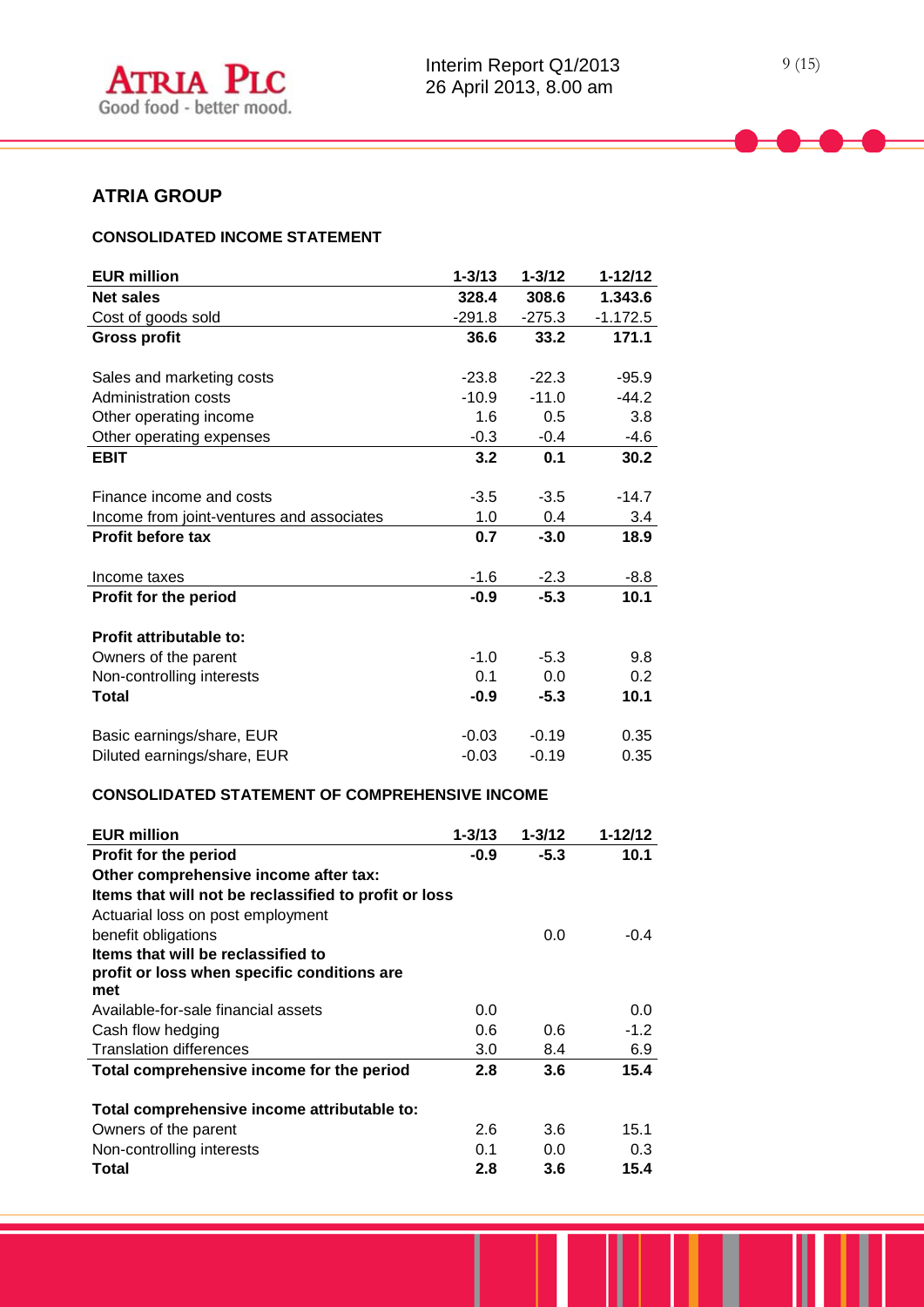## **CONSOLIDATED STATEMENT OF FINANCIAL POSITION**

| Assets                                                          |                  |                  |                  |  |
|-----------------------------------------------------------------|------------------|------------------|------------------|--|
| <b>EUR million</b>                                              | 31.3.13          | 31.3.12          | 31.12.12         |  |
|                                                                 |                  |                  |                  |  |
| <b>Non-current assets</b>                                       |                  |                  |                  |  |
| Property, plant and equipment                                   | 475.5            | 469.5            | 476.1            |  |
| <b>Biological assets</b>                                        | 1.3              | 1.4              | 1.5              |  |
| Goodwill                                                        | 171.8            | 164.1            | 168.5            |  |
| Other intangible assets                                         | 79.4             | 74.7             | 78.4             |  |
| Investments in joint ventures and associates                    | 15.4             | 14.2             | 14.6             |  |
| Other financial assets                                          | 1.7              | 1.6              | 1.7              |  |
| Loans and other receivables                                     | 10.9             | 20.1             | 11.6             |  |
| Deferred tax assets                                             | 15.0             | 15.5             | 15.5             |  |
| <b>Total</b>                                                    | 770.9            | 761.0            | 768.0            |  |
|                                                                 |                  |                  |                  |  |
| <b>Current assets</b>                                           |                  |                  |                  |  |
| Inventories                                                     | 124.9            | 108.5            | 114.3            |  |
| <b>Biological assets</b>                                        | 5.4              | 5.6              | 5.5              |  |
| Trade and other receivables                                     | 135.4            | 172.6            | 144.8            |  |
| Cash and cash equivalents                                       | 7.6              | 8.4              | 6.6              |  |
| <b>Total</b>                                                    | 273.3            | 295.0            | 271.1            |  |
|                                                                 |                  |                  |                  |  |
| Non-current assets held for sale                                | 3.5              | 4.5              | 2.5              |  |
| <b>Total assets</b>                                             | 1,047.6          | 1,060.5          | 1,041.6          |  |
|                                                                 |                  |                  |                  |  |
| <b>Equity and liabilities</b>                                   |                  |                  |                  |  |
| <b>EUR million</b>                                              | 31.3.13          | 31.3.12          | 31.12.12         |  |
|                                                                 |                  |                  |                  |  |
| Equity belonging to the shareholders                            |                  |                  |                  |  |
| of the parent company                                           | 430.8            | 422.4            | 428.2            |  |
| Non-controlling interest                                        | 3.4              | 3.0              | 3.2              |  |
| <b>Total equity</b>                                             | 434.2            | 425.3            | 431.4            |  |
|                                                                 |                  |                  |                  |  |
| <b>Non-current liabilities</b>                                  |                  |                  |                  |  |
| Interest-bearing financial liabilities                          | 246.0            | 325.1            | 264.3            |  |
| Deferred tax liabilities                                        | 47.9             | 47.1             | 47.4             |  |
| <b>Pension liabilities</b>                                      |                  |                  |                  |  |
|                                                                 | 8.4              | 7.4              | 8.1              |  |
| Other non-interest-bearing liabilities                          | 6.5              | 4.3              | 7.6              |  |
| <b>Total</b>                                                    | 308.8            | 383.9            | 327.4            |  |
|                                                                 |                  |                  |                  |  |
| <b>Current liabilities</b>                                      |                  |                  |                  |  |
| Interest-bearing financial liabilities                          | 133.6            | 94.9             | 106.1            |  |
| Trade and other payables                                        | 170.9            | 156.3            | 176.6            |  |
| <b>Total</b>                                                    | 304.6            | 251.3            | 282.8            |  |
|                                                                 |                  |                  |                  |  |
| <b>Total liabilities</b><br><b>Total equity and liabilities</b> | 613.4<br>1,047.6 | 635.1<br>1,060.5 | 610.2<br>1,041.6 |  |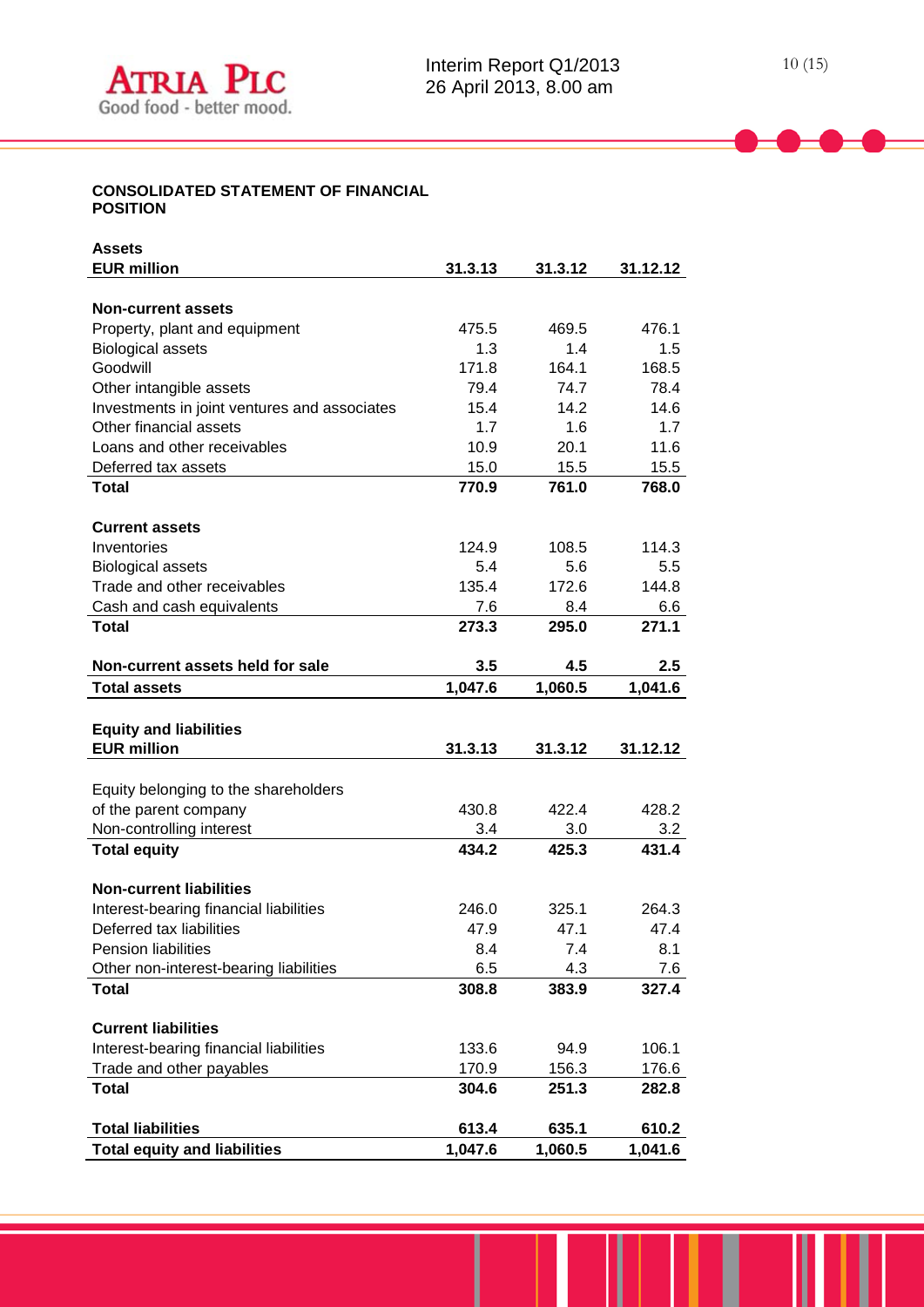# **CONSOLIDATED STATEMENT OF CHANGES IN EQUITY**

| <b>EUR million</b>                                                                                                                            |                 | Equity belonging to the shareholders<br>of parent company |            |                     |                                 |                 |                                         | Non-<br>cont<br>roll     | <b>Total</b><br>equity |                          |
|-----------------------------------------------------------------------------------------------------------------------------------------------|-----------------|-----------------------------------------------------------|------------|---------------------|---------------------------------|-----------------|-----------------------------------------|--------------------------|------------------------|--------------------------|
|                                                                                                                                               | ca<br>pit<br>al | Share Share Own Other<br>pre<br>mium                      | sha<br>res | reser<br><b>ves</b> | non-<br>rest.<br>equity<br>fund | lation<br>diff. | Inv. Trans Retain<br>ed<br>earn<br>ings | <b>Total</b>             | ing<br>inte<br>rests   |                          |
| <b>Equity 1.1.12</b>                                                                                                                          | 48.1            | 138.5                                                     | $-1.3$     | $-4.4$              | 110.6                           | $-17.2$         |                                         | 144.5 418.8              | 2.9                    | 421.7                    |
| Comprehensive<br>income for the period<br>Profit for the period<br>Other comprehensive<br>income<br>Available-for-sale                        |                 |                                                           |            |                     |                                 |                 | $-5.3$                                  | $-5.3$                   | 0.0                    | $-5.3$                   |
| financial assets<br>Cash flow hedging<br><b>Actuarial loss</b><br><b>Translation differences</b><br><b>Transactions</b><br>with owners        |                 |                                                           |            | 0.0<br>0.6          |                                 | 8.3             | 0.0                                     | 0.0<br>0.6<br>0.0<br>8.3 | 0.0                    | 0.0<br>0.6<br>0.0<br>8.4 |
| Distribution of dividends                                                                                                                     |                 |                                                           |            |                     |                                 |                 | 0.0                                     | 0.0                      |                        | 0.0                      |
| <b>Equity 31.3.12</b>                                                                                                                         | 48.1            | 138.5                                                     | $-1.3$     | $-3.8$              | 110.6                           | $-8.9$          |                                         | 139.2 422.4              | 3.0                    | 425.3                    |
| <b>Equity 1.1.13</b>                                                                                                                          | 48.1            | 138.5                                                     | $-1.3$     | $-5.6$              | 110.6                           | $-10.3$         |                                         | 148.3 428.2              | 3.2                    | 431.4                    |
| Comprehensive<br>income for the period<br>Profit for the period<br>Other comprehensive<br>income                                              |                 |                                                           |            |                     |                                 |                 | $-1.0$                                  | $-1.0$                   | 0.1                    | $-0.9$                   |
| Available-for-sale<br>financial assets<br>Cash flow hedging<br><b>Actuarial loss</b><br><b>Translation differences</b><br><b>Transactions</b> |                 |                                                           |            | 0.0<br>0.6          |                                 | 2.9             | 0.0                                     | 0.0<br>0.6<br>0.0<br>2.9 | 0.1                    | 0.0<br>0.6<br>0.0<br>3.0 |
| with owners<br>Distribution of dividends                                                                                                      |                 |                                                           |            |                     |                                 |                 | 0.0                                     | 0.0                      |                        | 0.0                      |
| <b>Equity 31.3.13</b>                                                                                                                         | 48.1            | 138.5                                                     | $-1.3$     | $-5.0$              | 110.6                           | $-7.4$          | 147.3                                   | 430.8                    | 3.4                    | 434.2                    |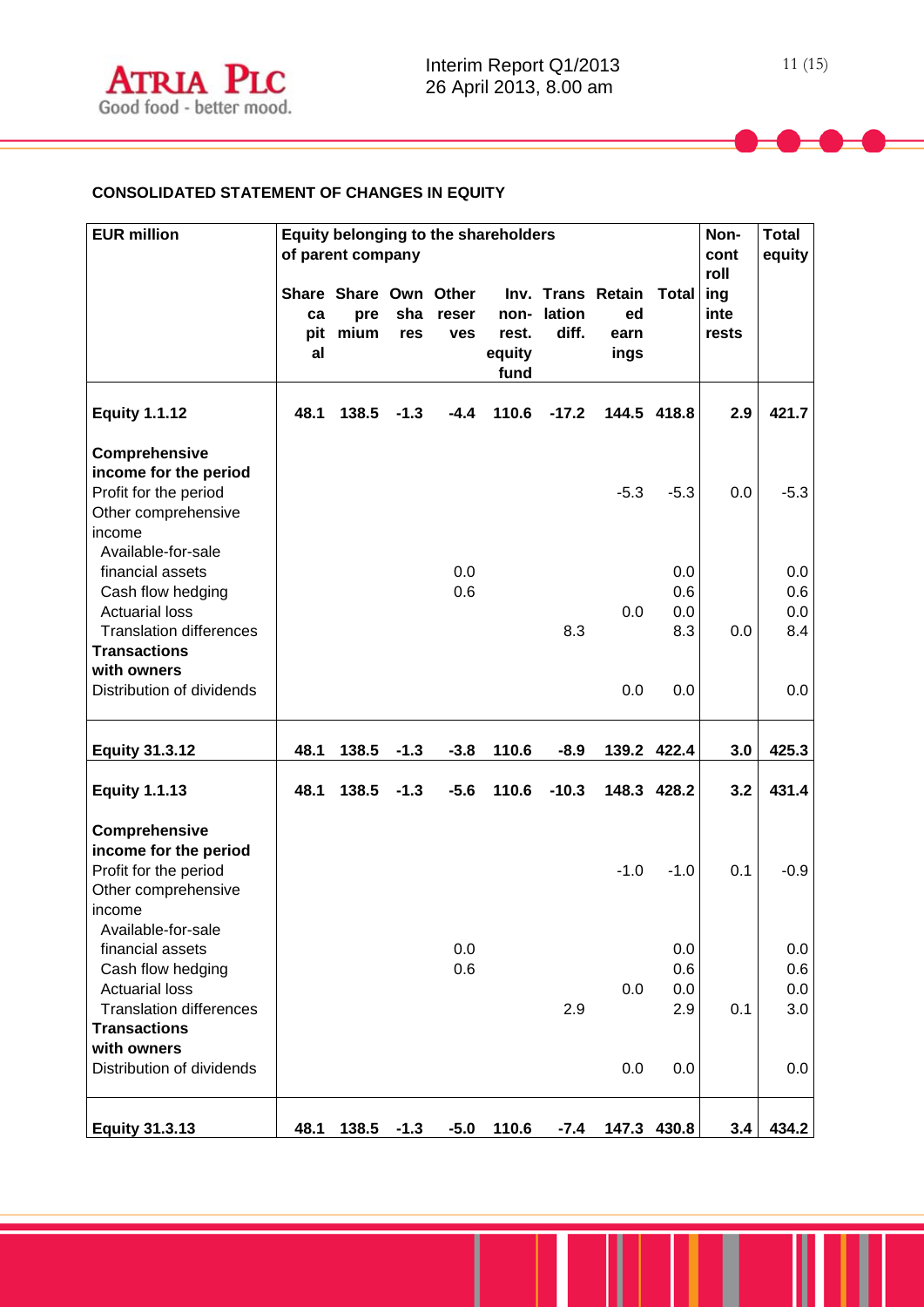| <b>EUR million</b>                             | $1 - 3/13$ | $1 - 3/12$ | $1 - 12/12$ |
|------------------------------------------------|------------|------------|-------------|
|                                                |            |            |             |
| Cash flow from operating activities            |            |            |             |
| Operating activities                           | 2.5        | $-0.3$     | 119.2       |
| Financial items and taxes                      | $-0.1$     | 3.4        | $-19.6$     |
|                                                |            |            |             |
| Net cash flow from operating activities        | 2.4        | 3.1        | 99.6        |
| Cash flow from investing activities            |            |            |             |
| Tangible and intangible assets                 | $-8.4$     | $-10.3$    | $-50.4$     |
| Acquired subsidiary shares                     |            |            | $-1.8$      |
| Change in non-current receivables              | 0.3        | 0.3        | 0.9         |
| Change in other investments                    | 1.9        | 1.4        | 1.4         |
|                                                |            |            |             |
| Net cash used in investing activities          | $-6.1$     | $-8.6$     | $-50.0$     |
| Cash flow from financing activities            |            |            |             |
| Proceeds from non-current borrowings           | 50.0       | 30.0       | 50.0        |
| Repayments of non-current loans and            |            |            |             |
| changes in current loans                       | $-45.2$    | $-22.9$    | $-94.6$     |
| Dividends paid                                 |            |            | $-5.6$      |
|                                                |            |            |             |
| Net cash used in financing activities          | 4.8        | 7.1        | $-50.2$     |
|                                                |            |            |             |
| <b>Change in liquid funds</b>                  | 1.0        | 1.6        | $-0.6$      |
| Cash and cash equivalents at beginning of year | 6.6        | 6.6        | 6.6         |
| Effect of exchange rate changes                | 0.0        | 0.3        | 0.5         |
| Cash and cash equivalents at end of year       | 7.6        | 8.4        | 6.6         |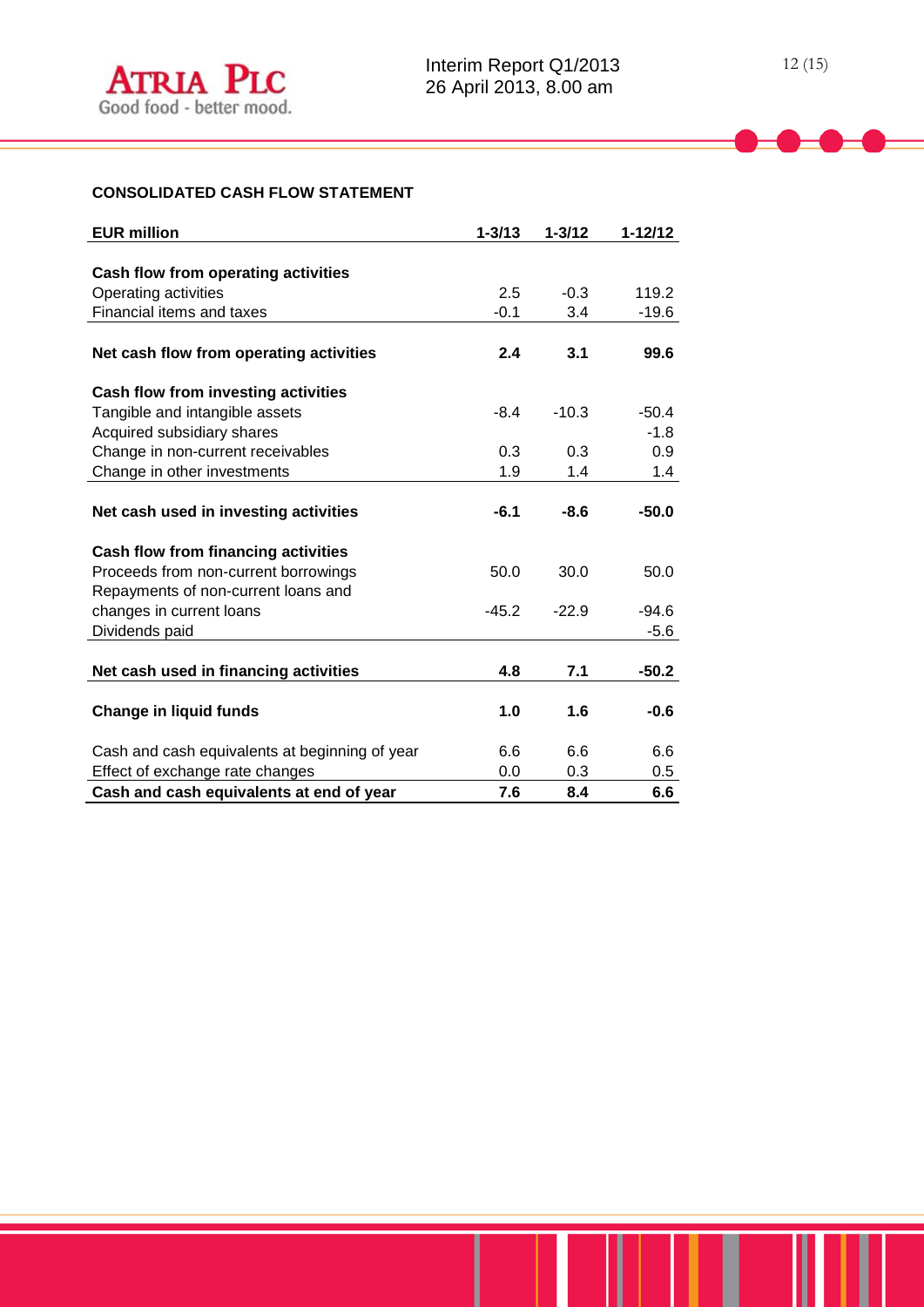| <b>EUR million</b>   | $1 - 3/13$ | $1 - 3/12$ | $1 - 12/12$ |
|----------------------|------------|------------|-------------|
|                      |            |            |             |
| <b>Net sales</b>     |            |            |             |
| Finland              | 205.1      | 188.5      | 819.5       |
| Scandinavia          | 94.2       | 89.5       | 387.8       |
| Russia               | 27.4       | 28.3       | 126.3       |
| <b>Baltic</b>        | 7.2        | 7.9        | 34.2        |
| Eliminations         | $-5.5$     | $-5.6$     | $-24.2$     |
| <b>Total</b>         | 328.4      | 308.6      | 1 343.6     |
|                      |            |            |             |
| <b>EBIT</b>          |            |            |             |
| Finland              | 6.7        | 5.2        | 36.5        |
| Scandinavia          | 0.1        | 0.2        | 8.2         |
| Russia               | $-3.1$     | $-3.3$     | $-8.6$      |
| <b>Baltic</b>        | $-0.4$     | $-0.5$     | $-1.5$      |
| Unallocated          | $-0.1$     | $-1.4$     | $-4.4$      |
| <b>Total</b>         | 3.2        | 0.1        | 30.2        |
|                      |            |            |             |
| <b>Investments</b>   |            |            |             |
| Finland              | 5.6        | 8.0        | 38.6        |
| Scandinavia          | 2.8        | 1.4        | 12.0        |
| Russia               | 0.4        | 1.4        | 5.1         |
| <b>Baltic</b>        | 0.1        | 0.2        | 0.5         |
| <b>Total</b>         | 8.8        | 11.0       | 56.2        |
|                      |            |            |             |
| <b>Depreciations</b> |            |            |             |
| Finland              | 6.5        | 6.6        | 24.8        |
| Scandinavia          | 3.1        | 2.9        | 11.9        |
| Russia               | 2.5        | 2.6        | 10.4        |
| <b>Baltic</b>        | 0.6        | 0.7        | 2.7         |
| <b>Total</b>         | 12.8       | 12.8       | 49.8        |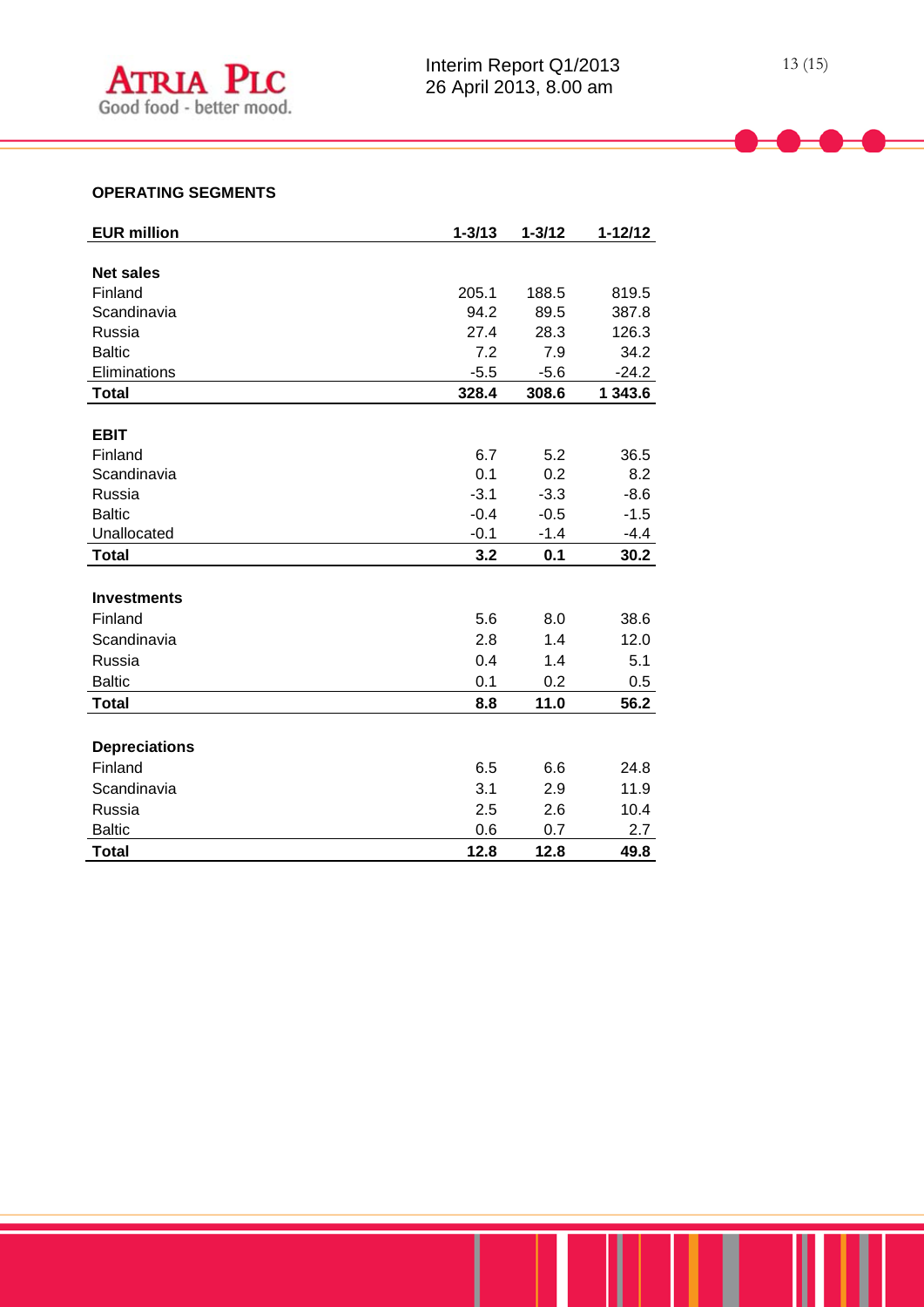#### **FINANCIAL ASSETS AND LIABILITIES**

| Fair value hierarcy:                |          |         |                    |         |
|-------------------------------------|----------|---------|--------------------|---------|
| <b>EUR milloin</b>                  |          |         |                    |         |
| <b>Balance sheet items</b>          | 31.3.13  | Level 1 | Level <sub>2</sub> | Level 3 |
|                                     |          |         |                    |         |
| <b>Non-current assets</b>           |          |         |                    |         |
| Financial assets available for sale | 1.7      | 0.2     |                    | 1.6     |
| <b>Current assets</b>               |          |         |                    |         |
| Derivative financial instruments    | 0.0      |         | 0.0                |         |
| <b>Total</b>                        | 1.7      | 0.2     | 0.0                | 1.6     |
|                                     |          |         |                    |         |
| <b>Non-current liabilities</b>      |          |         |                    |         |
| Derivative financial instruments    | 6.5      |         | 6.5                |         |
| <b>Current liabilities</b>          |          |         |                    |         |
| Derivative financial instruments    | 5.7      |         | 5.7                |         |
| <b>Total</b>                        | 12.2     | 0.0     | 12.2               | 0.0     |
|                                     |          |         |                    |         |
|                                     |          |         |                    |         |
| <b>Balance sheet items</b>          | 31.12.12 | Level 1 | Level <sub>2</sub> | Level 3 |
|                                     |          |         |                    |         |
| <b>Non-current assets</b>           |          |         |                    |         |
| Financial assets available for sale | 1.7      | 0.2     |                    | 1.6     |
| <b>Current assets</b>               |          |         |                    |         |
| Derivative financial instruments    | 0.1      |         | 0.1                |         |
| <b>Total</b>                        | 1.9      | 0.2     | 0.1                | 1.6     |
|                                     |          |         |                    |         |
| <b>Non-current liabilities</b>      |          |         |                    |         |
| Derivative financial instruments    | 7.6      |         | 7.6                |         |
| <b>Current liabilities</b>          |          |         |                    |         |
| Derivative financial instruments    | 3.1      |         | 3.1                |         |
| <b>Total</b>                        | 10.6     | 0.0     | 10.6               | 0.0     |

There were no transfers between Levels 1 and 2 during the period.

Level 1: Prices listed on active markets for identical assets and liabilities. Level 2: Fair values can be determined either directly (i.e., as prices) or indirectly (i.e., derived from prices).

Level 3: Fair values are not based on verifiable market prices.

#### **Changes in financial instruments belonging to level 3:**

| <b>Unlisted shares</b> | 31.3.13 | 31.12.12 |
|------------------------|---------|----------|
|                        |         |          |
| <b>Opening balance</b> | 1.6     | 1.5      |
| Purchases              |         | 0.1      |
| Decreases              |         | 0.0      |
| <b>Closing balance</b> | 1 6     | 1.6      |

Fair values of financial instruments do not deviate significantly from balance sheet values.